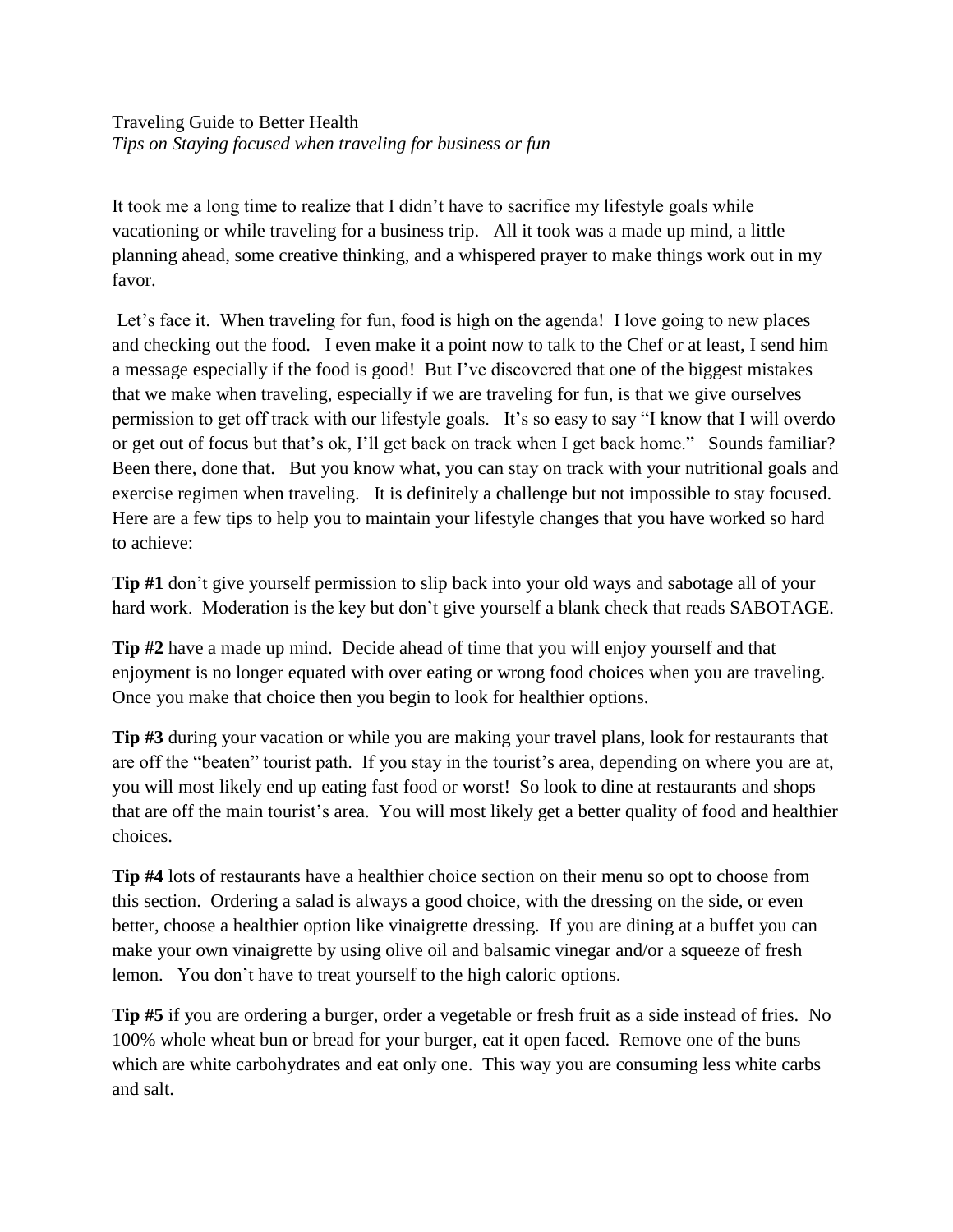**Tip #6** soup du jour. Ask about the salt content or ask to pretest to check it out for yourself, especially if you are dealing with high blood pressure. Avoid creamy soups because usually the cream means high fat content.

**Tip #7** drink water with a twist of lemon or lime juice to add flavor. Choose hot or cold tea, or coffee without sugar. Avoid the sugary beverages that sound wonderful and looks good but in reality, they are deceitful. All that glitter is not gold. Don't be fooled by the look and the name.

**Tip #8** I kid you not, and no this has not been researched and written about in popular health magazines, but if you are sincere about your weight loss goals and changing your lifestyle and are sincere about giving God the glory out of your life, He will give you the "Holy Spirit hookup," even in small matters like a vacation. God really does care about the little things that concern us and there are countless times when He has landed me and my family in the right hotel and the right places to eat. "Stand still and know that I am God!"

**Tip #9** don't despise mom and pop type restaurants; sometimes these are the ones that usually, sometimes, take the most pride in what they are cooking and serving. So go ahead and ask the locals for the best…..in town, and sometimes you will discover that these are the places that you will have the most heartwarming dining experiences.

**Tip #10** you are new in this vacation area and you don't quite know where to eat, just drive around a little before you make your dining choice if you have the time. Check out the parking lot of the local restaurants: Which ones are empty and which ones are crowded during the peak meal times. That's usually a clue to the quality of their food and service. Be brave! Go in and check them out. Write me and tell me about it.

**Tips #11** don't be shy about packing away your favorite healthy goodies when traveling. Bring along your favorite trail mix or fruit, crackers, etc.

**Tip #12** make sure the hotel where you are staying have an exercise room and/or swimming pool. You want to stay fit during your travel. Try to stay as active as you can. Also, look beyond the hotel for fun activities like horseback riding or renting a bike for cycling. Take long walks after a meal. No exercise room at your hotel, turn on the music in your room and dance to the beat for 30 minutes; do some form of stretching or floor exercises.

**Tip #13** choose healthier choices at the hotel's continental breakfast. Avoid the donuts, bagels, and sugary cereals. Choose the oatmeal instead. Opt for the yogurt and fresh fruit. Have a boiled egg at least this way you are getting some protein which will help you to stay satisfied longer. If the juices are not from concentrate and have no pulp in them, then you want to avoid these. Without the fiber in the juice to slow down digestion, you are pouring a load of sugar into your body at once. If you just have to have some juice, drink about ¼ cup. There! You had a taste and your taste buds are satisfied! And your pancreas is not working overtime to secrete insulin to accommodate the onslaught of sugar intake and the excess sugar is not being converted